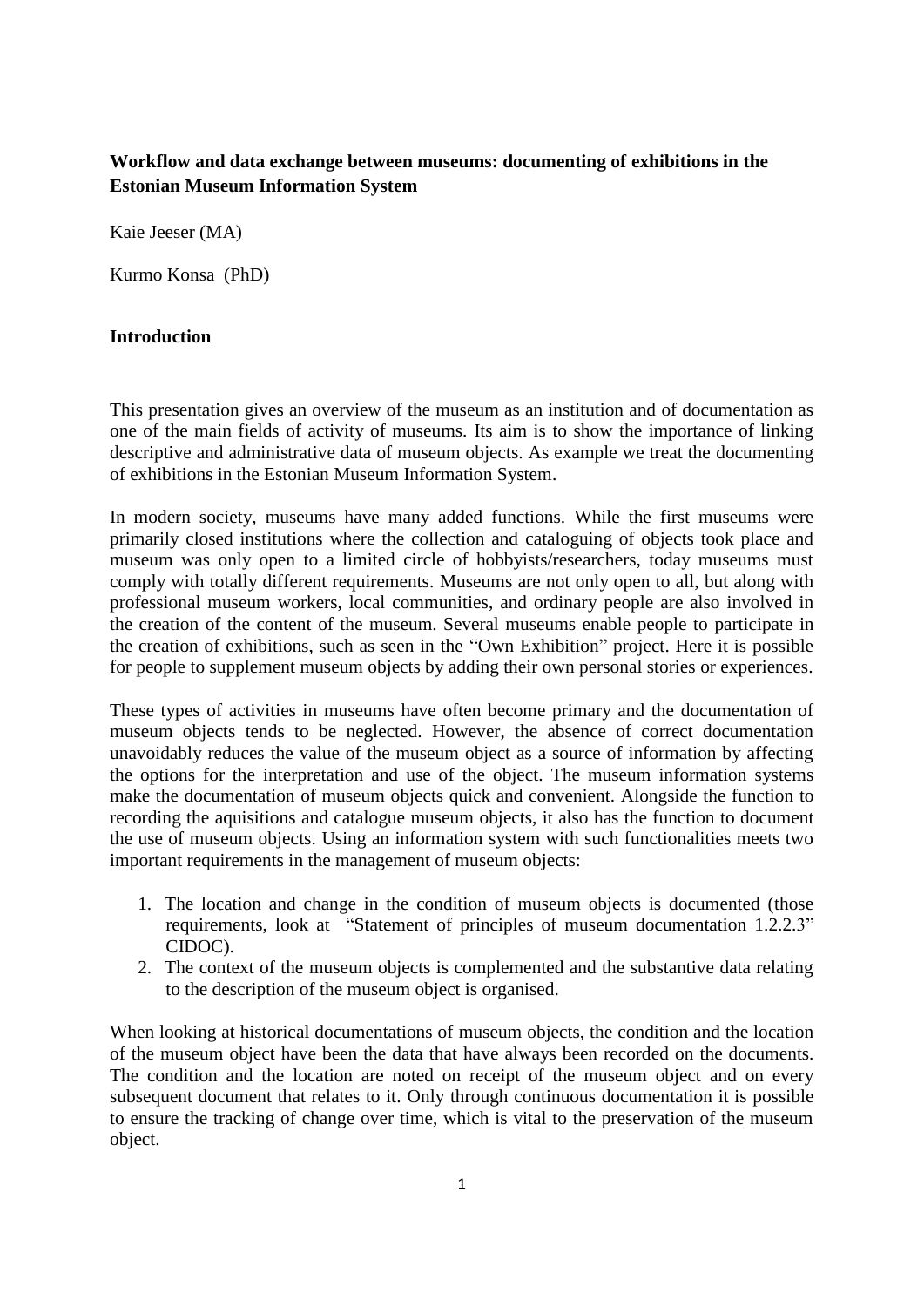The type of user activity through which data is added to museum objects is exhibition activity. An exhibition brings together museum objects that relate to the same theme from various museums and creates a so-called new joint collection. This provides an excellent opportunity to compare the information relating to the museum objects, as a result of which errors are revealed and data is improved. Through the prism of a joint vision the existing approach broadens.

#### **Life cycle of objects and description process of objects in museums**

The description /documentation of museum objects is a continuous process that begins with the receipt of the museum object into the museum and continues as long as the museum object exists. As long as the museums exist, there are used some kind of description and documentation systems. The consideration of previous documentation systems and the recorded information ensures the integrity of the information relating to the museum object. Every new museum information system must take into account the previous documentation systems and preserve the links between the historical records and new records. This ensures the integrity of the information related to museum objects.

Figure 1. Life cycle of object and description process of objects in museums.

| <b>CONCEPTUAL STAGE of object</b><br>idea - the process of making                                                                                                                                                                                          |                               |                                                            |
|------------------------------------------------------------------------------------------------------------------------------------------------------------------------------------------------------------------------------------------------------------|-------------------------------|------------------------------------------------------------|
| structural<br>characteristics<br>(physical description of object) (technical description of object)                                                                                                                                                        | functional<br>characteristics | <b>FAKTUAL STAGE of Object</b>                             |
| Usage of object or storyline of events (where, who, how or what) depicted in MuIS as<br>"Subject the event"<br>Making of object (where, who, how) depicted in MuIS as "preparation of event"<br>Deterioration and repairing (before arrival to the museum) |                               |                                                            |
| object comes into the museum                                                                                                                                                                                                                               | Object<br>the Museum Object   | ZERO POINT – beginning of object<br>descriptions in museum |
| FACTUAL STAGE of museum object or SECONDARY FACTUAL STAGE of the object<br>object "life" in the museum (depicted in MuIS as Documenting the use of the object)                                                                                             |                               |                                                            |

Figure 1 shows the life cycle of the object. It also shows the addition by the museum of descriptive data. Zero-point is the moment when the object enters the museum and the description/documentation of the object begins. A physical object that has been received into the museum acquires through it an additional status, that of a museum object.

With regard to the descriptive data of the object, two types of data are documented in the museum: descriptive data that relates to the object regardless of whether it is a museum object or not, and data that the object acquires exactly because it has the status of a museum object. An example of the latter type of data is the information relating to use of objects in museums.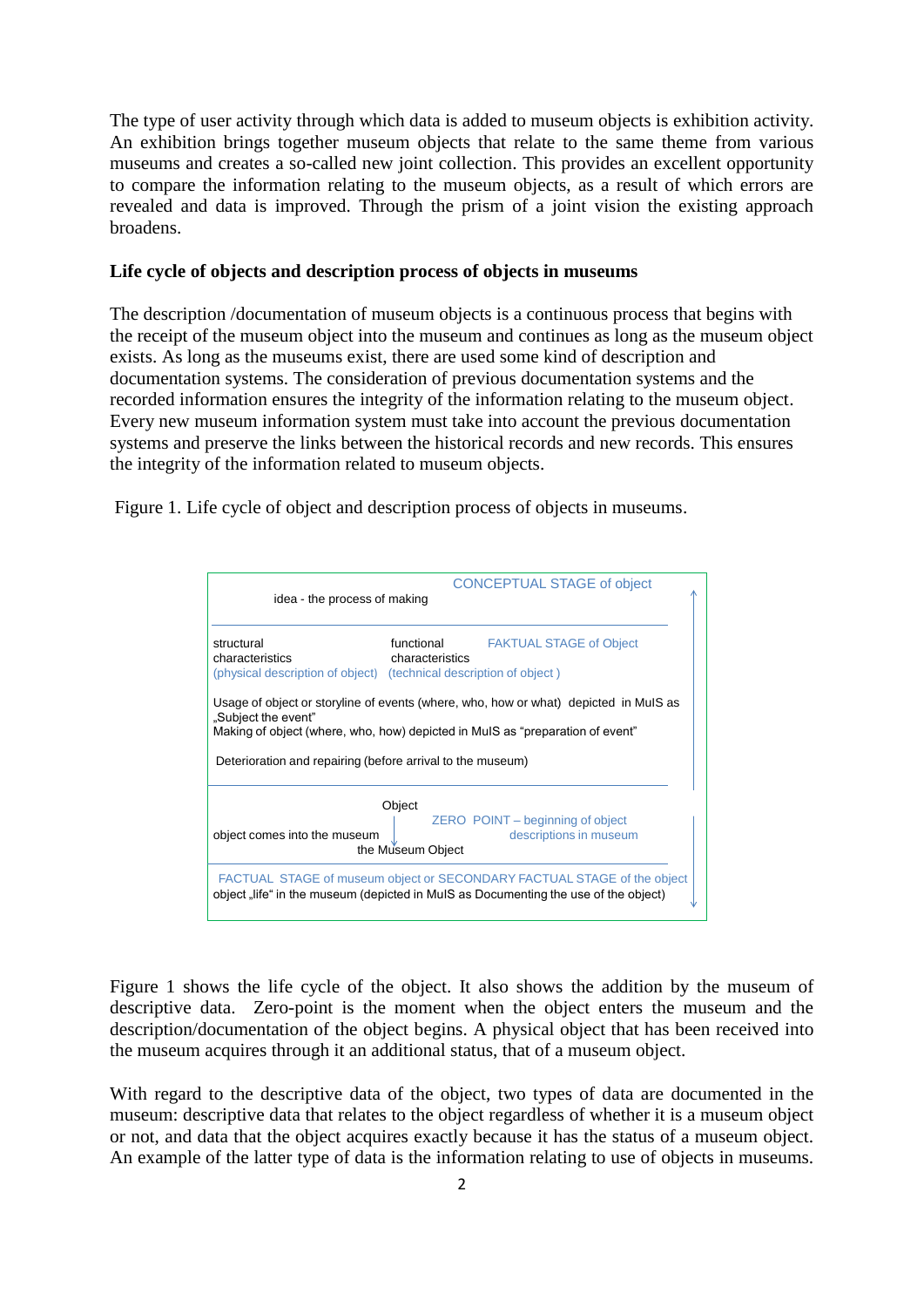At point 0 of documentation, i.e. during the process of receipt, the transferor legend and initial data are recorded. With the formalisation of the Receipt report, the object becomes a museum object. In museums, the museum objects are preserved and used in exhibitions, other events, in print publication, etc. In this connection, new data is added with regard to the object itself and also to the object as a museum object.

Figuratively speaking, descriptive data is added 'in two directions' to the objects received into the museum. Moving from point 0 upwards, the addition of data to the object as such is constant. Moving from point 0 downwards, the creation of new museum context related to the object takes place.

1. When the object enters the museum then the describer adds the physical data of the object into the system and with regard to contextual information tries to find all data associated with the object before it became a museum object. Basically, this process is endless; data becomes more complete with each new research or exhibition work. Moving from point 0 upwards means the improving and complementing the description of object.

2. Moving from point 0 downwards - the object begins its life in a museum as a so-called museum object. Museum objects are used for exhibitions and programmes. These activities generate such so-called artificial collections and it help to see new data in the historical context of the object itself or notice new physical data, which has remained un-noted so far. Additionally, the knowledge about the object becomes more complete, both contextually, as well as sometimes with regard to knowledge of materials, technologies, and so on. Along with the development of science, new analytical methods emerge that allow us to better 'read' the object. The information added through the use of the object as a museum object must be recorded in the system along with the documents of use (e.g., Loans aut /-in ), where the essential data recorded includes for what project, or for what reason the item has been used; by whom and when and where it was used; and often also what other objects were used in the same way. This is all very important information, that data added to the museum object is accurately mapped and defined, because only the data that includes such background information will have source value in the future.

This is one important reason why the documentation of the use of museum objects should take place in the same information system where their receipt is documented and catalogued. In this way, each museum object is automatically linked with new information without the need for someone to re-write it or add it separately; such retrospective adding is already inevitably subject to additional interpretation by the person who adds it.

The constant completion of descriptive data of the museum object and the change in its condition are activities that demand continuous documentation. This must necessarily be taken into account when creating museum information systems. The work process of museums developed over the years must be the basis of the creation of the work process in the information system. Only in this way can continuous data accumulation be ensured.

## **Estonian Museum Information System**

In order to make the following description/demonstration of the work process more understandable, I feel it is important to give some background information regarding the Estonian museum landscape and the information system in use.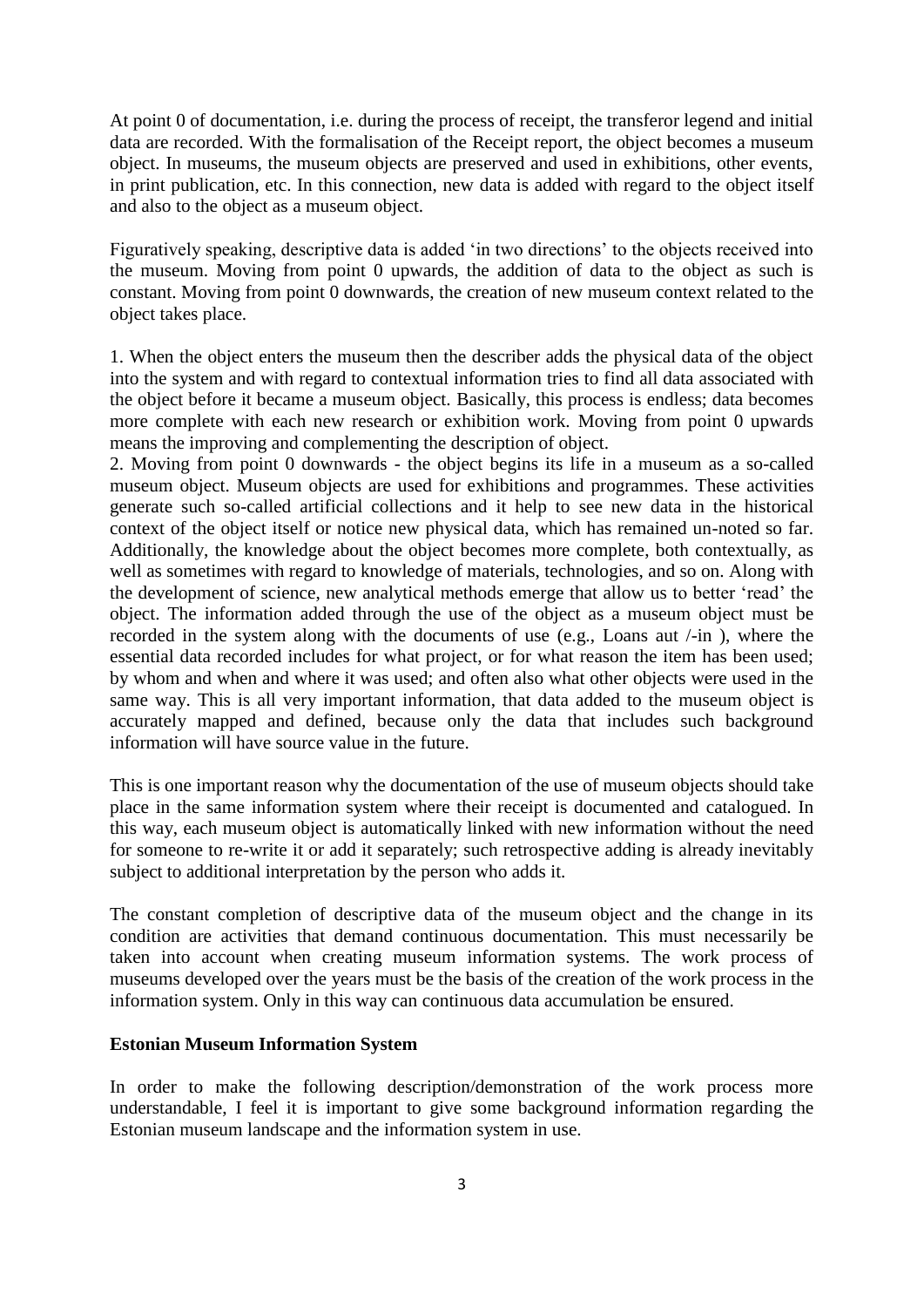In Estonia, there are 19 state museums. Of these, 14 are under the auspices of the Ministry of Culture. It is estimated that there are approximately 250 museums in Estonia, and as well as a number of private collections, all of which are not even known. In Estonian museums, the information technology age started in the mid-1990s. The earlier software (KVIS 1993/97 - 2008) was installed on personal computers and there was no connection between different databases, even inside one museum. By 2008, KVIS (Information System for Museums and Antiquarian Institutions) was in use in 42 Estonian museums, including both central state museums and smaller local museums.

After comparing the advantages and disadvantages of the local information system (KVIS) with the web-based information system, the Estonian Ministry of Culture decided in 2004 to start the development of a new web-based information system, MuIS. The new museum software was a central Internet-based system. The data model of MuIS is identical to the data model of KVIS. In 2009, the data of all the museums which had used KVIS was transferred to the new web-based information system MuIS. Several new museums have also joined the system; it is used by 62 museums, including state museums, municipality museums and smaller local museums.

More important than the number of museums, is that in the information system there are together museums from a very wide range of fields: sports, the arts, city, university, agricultural and other museums.

When creating the Estonian Museum Information System, the priority has been to: 1) ensure the continuous documentation of museum objects, and 2) ease the use of data and the documenting process. Its prerequisites are one-time data entry and multiple re-use. Once the information has been added into the information system, it can continually be updated and re-used for different documents. In this way, the museum employees have an interest to use the system, and the database is completed in the course of the normal work process.

In the Estonian Museum Information System, the addition of data relating to a museum object begins with the collection of the object into the museum (Data pre-registration page, Report of the acquisitions commission, Accessioning report). After that, more data is added during the process of description of the museum object. First, descriptive data (catalogue data) makes the museum object available to public use. This is Phase I of description, the end result of which is 'Object ID'. At this level of description, the museum object becomes available to everyone interested though the MuIS portal.

#### **Documenting of exhibitions in the Estonian Museum Information System**

Through the broadening of the circle of users, the museum object is more actively used in different exhibitions, print publication, research, etc. The use of the museum object is recorded in usage documentation (Request, Loans out/ - in document, The Return document). Through use, new information is added to the museum object.

New information is added to the object through the usage documentation itself, as well as through continuing to describe the object. In order to separate the catalogue data from the subsequent description of the object, the description in MuIS is divided into two levels: level I description, i.e., cataloguing; and level II description, i.e., description that is not limited by the amount of data or the number of people who add data. Level II description can be started and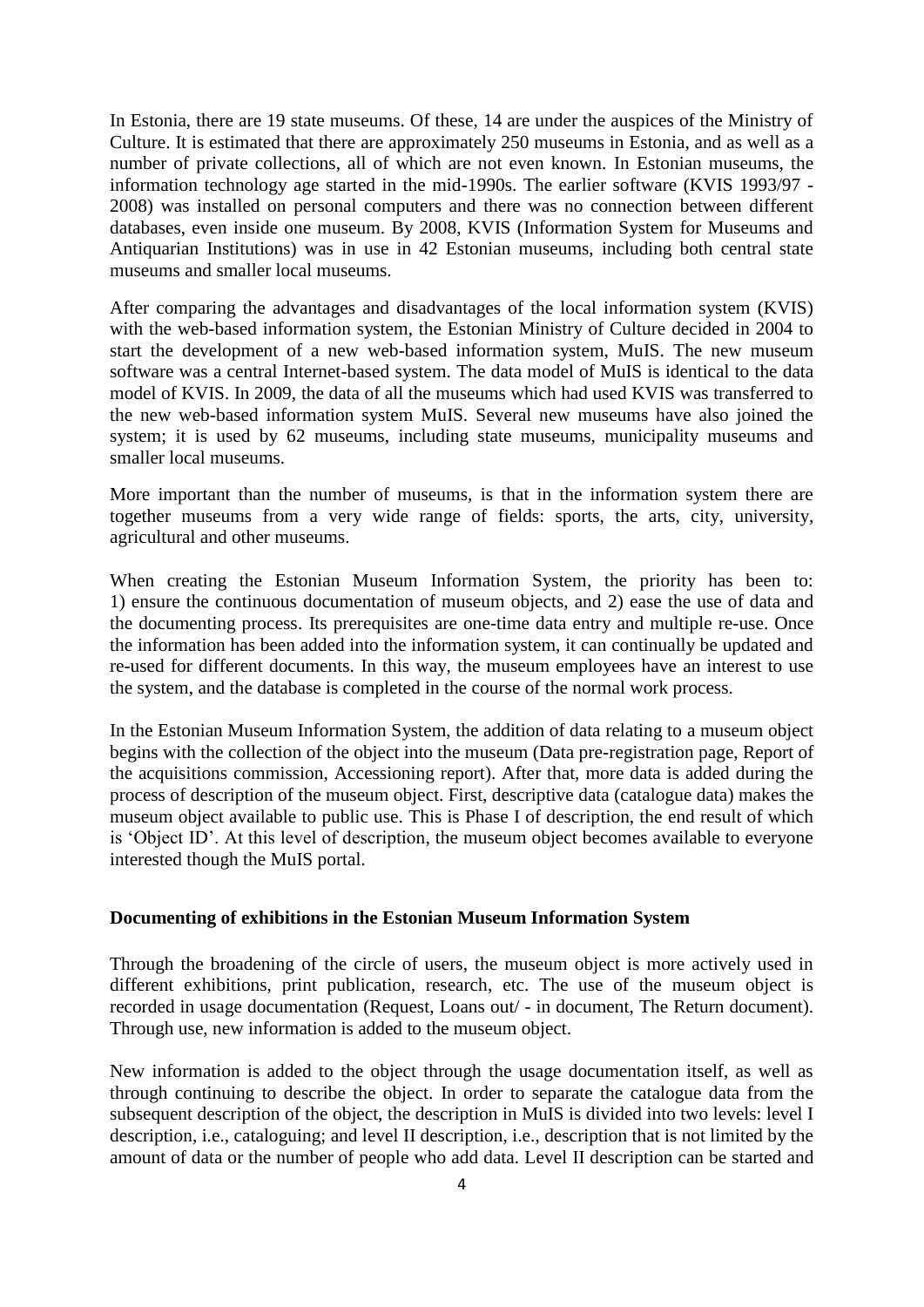stopped repeatedly. The end of data entry is recorded with the name of the data adder and end time.

All data and documents relating to the museum object are displayed through the report "Full description of the museum object", where also the museum object's last recorded location and change in its condition are displayed. For each change in condition, the time and the document number where the change in the condition was recorded are displayed.

One of the work processes that re-uses and adds data to the Museum Information System is exhibition activity. Exhibition activity is also interesting because, generally, museum objects from other museums are needed. This brings an exchange in data and a linking of documents which often takes place between several museums. This tests our common methods of documentation and tests how usable and unambiguous the descriptions of museum objects are between several museums. Through this comparison, the existing descriptive data is organised.

This system which supports the documentation of exhibitions between museums has been in use in Estonia since 2009. During the first couple of years there were difficulties with joining the network, but now it is one of the most used functions of the information system by museum staff. This function develops and improves continuously on the basis of user experience.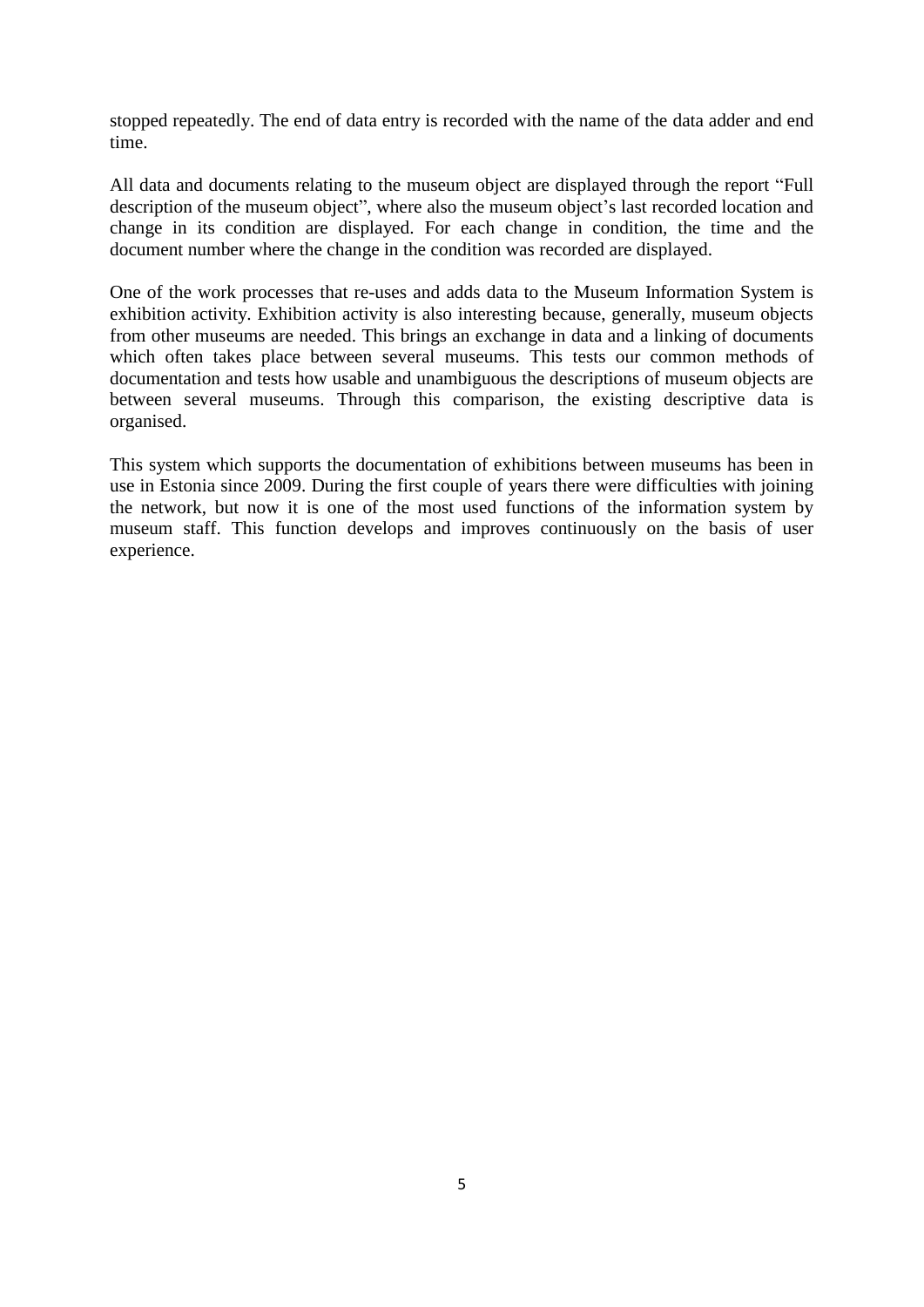### Figure 2. Documenting of loans of objects for exhibitions in the Estonian Museum Information System

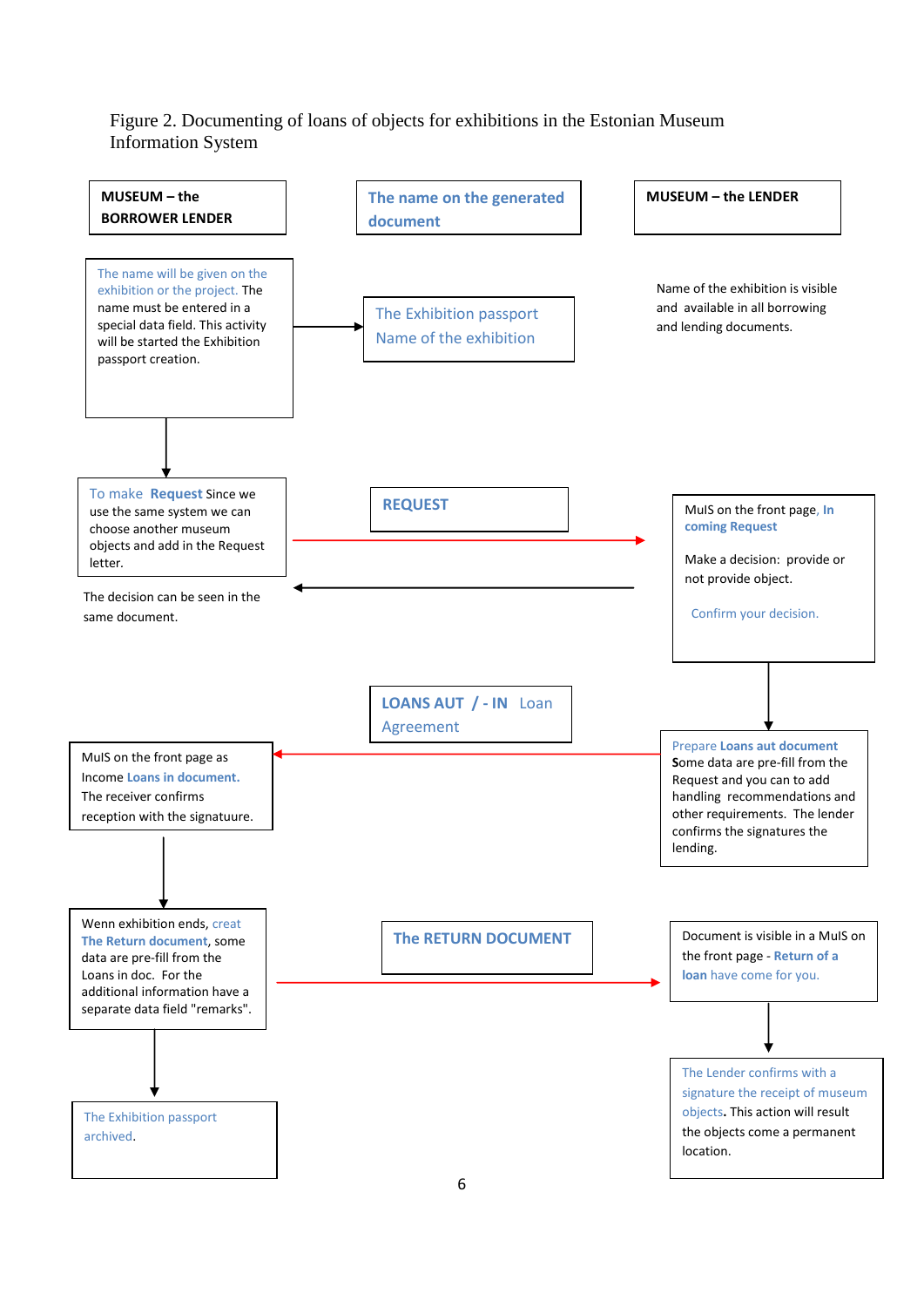Figure 2 .,Documenting of loans of objects for exhibitions in the Estonian Museum Information System" shows the order of actions.

The first step. The idea/exhibition is given a name which has to be entered into the specific field on the Exhibition creation page.

Naming the 'exhibition' starts the linking of the various loan documents. Having a name allows all subsequent creators of documents to use it and create links through it.

Under this 'exhibition' name is the Passport of the exhibition (i.e., a list of objects exhibited). All museum objects and documentation related to them are listed there. The status of documents is also shown, which is variable in time and which reflects the actual situation.

The second step. After naming the exhibition, the search for museum objects begins, either in the MuIS portal or by viewing the items in the depository. An Request is compiled for the chosen items. The application is made to a specific museum. The objects are chosen and added to the Request by number, name, condition, and the general information of the museum object. General information is text, where data from various object description fields are gathered.

The movement of various descriptive data of a museum object to documents has been resolved through the common data field 'General information'. This is a data field where the information from the museum object's various data fields is displayed that has been marked by a particular document compiler on the 'Data choice of the museum object' query page. There are 48 different data fields for the description of a museum object. Ten of these are compulsory. The use of the others depends on the needs of the museum. Such relative freedom in description is necessitated because in our system co-exist both agricultural machinery and works of art. Accurate cataloguing and uniform data re-use must be guaranteed for all museum objects.

Along with the idea of the exhibition one can already start to compile an Request. As long as the Request has not been confirmed, the objects there may be deleted and new ones added.

The third step. The confirmed Request will be sent to a particular museum.

In the museum that receives the Request, it will be displayed on front page on Museum Information system, until a decision has been made as to whether and which of the museum objects in the Request will be issued. The confirmation of the decision will be displayed in the museum that sent the Request. On the basis of this, the curator of the exhibition can count on the ability to use the existing objects. If the answer is negative, then the curator starts looking for new ones.

The fourth step. The common practice is that the Request are compiled in a timely manner and the Loans aut/ -in (Loan Agreement) is formalised at the same time that the items are picked up. All signatures can be provided digitally and it is possible to add to each document created in MuIS further additional documents (insurance contracts, etc.).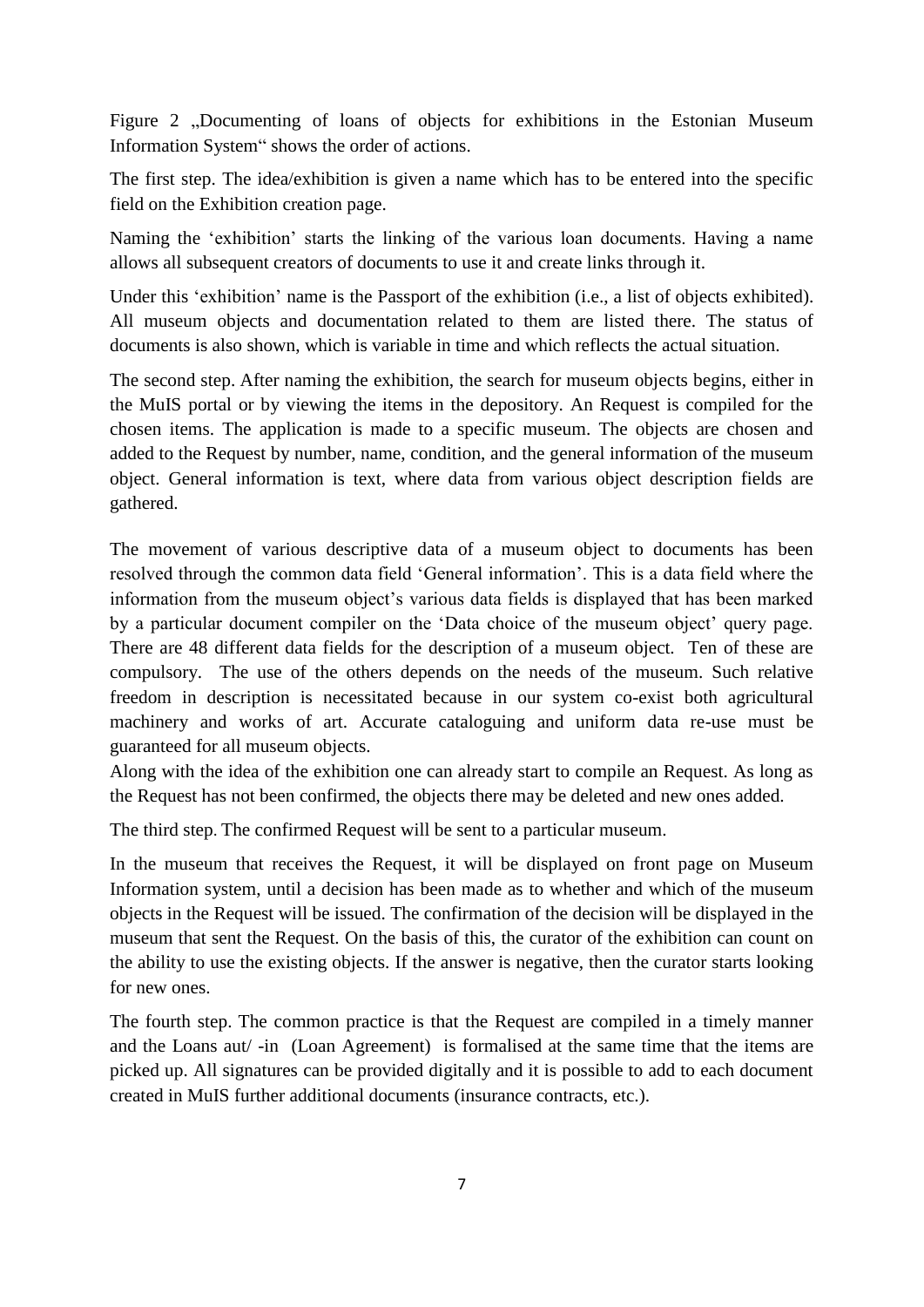The fifth step. The return of the items takes place through the Loan Agreement, where all museum objects may be returned at the same time or one at a time, as needed. For each item returned, a Retune document is created; it is started by the museum that loaned the objects and confirmed by the museum that issued the objects for loan. When confirmed, a document is created where the museum objects are once again assigned their permanent location, and it is easy for the museum employee to return the objects to their correct physical location based on this document.

The museum object's condition and current location records are recorded in separate data fields so that this information can be separately monitored and changed. The current location can be changed in all museums. The condition data can only be changed by the museum that manages the museum object.

If the condition of the museum object has changed in the process of real use, the change is recorded on the Return document, and the museum object receives a new condition value in the system.

Each document has a separate data field for 'comments' where various parties can add new data about the object as necessary.

When the exhibition is completed and the items returned, the whole history of exhibition activity is then saved as a separate file. Under this 'exhibition' name is the Passport of the exhibition (i.e., a list of objects exhibited).

As museum objects from several museums are used in the documentation relating to exhibition activity, the museum object must have a unique number (identification code) not just within one museum but within all museums that have joined the system. In Estonia, this has been resolved with the letter abbreviation of the museum's name. It is a unique abbreviation, which has been in use 1959. Then, a national law gave each museum a letter abbreviation and monitored that any new museums created would not use an abbreviation that is already in use. It is a legacy that has been and continues to be a great help to us with the management of museum objects from various museums in a single information system. This unique identification code of museum object to which all information relating to the museum object is linked forms the basis for interlinking of documentation between different museums.

## **Conclusion**

Finally, it would be desirable if we could carry out similar documentation between museums in different countries. Before we are able to do this, we must agree on work processes within a single country, and take into use common methods. It is important to organise the work process and documentation within a country. We all have our own historical traditions in the documentation of museum objects. These derive not only from the past socio-political situation of the country and from cultural traditions developed over time, but also from the practices of specific museums. Thus, it would be wise to find and correct the internal